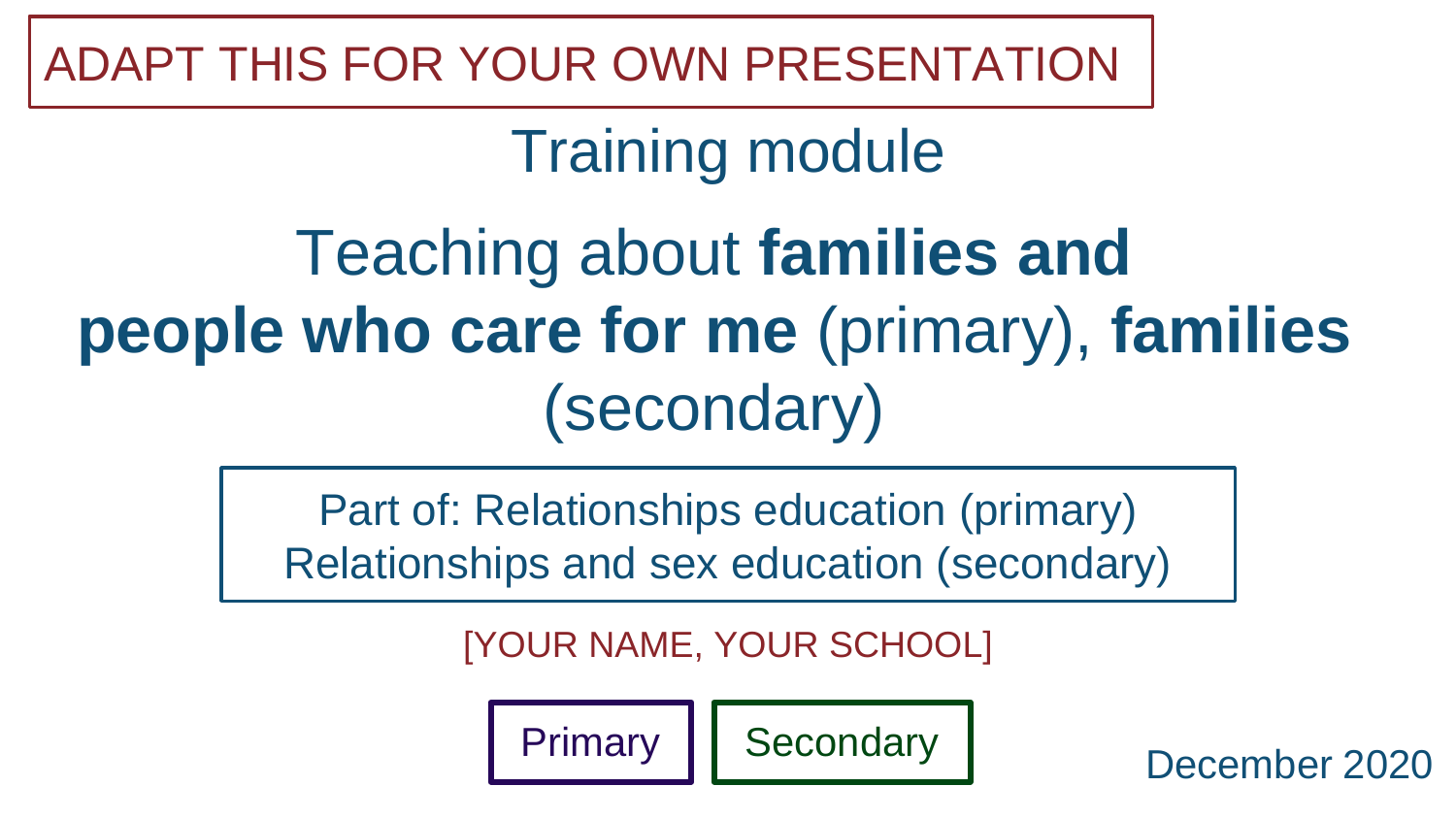## Teaching the new curriculum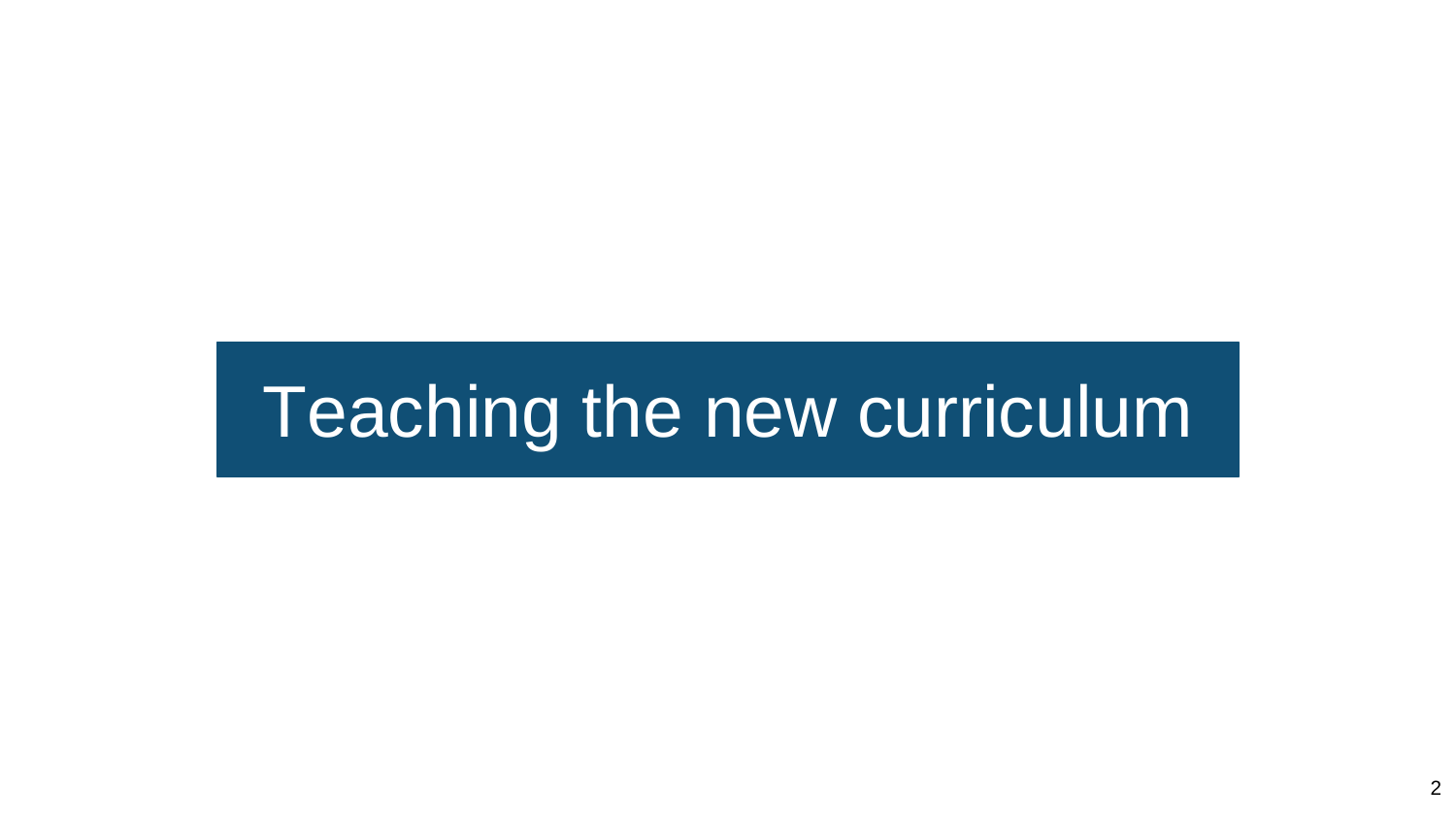### Related topics

This module on **families** is closely related to the following topics:

- being safe
- respectful relationships
- caring friendships
- online relationships

Therefore, you should:

- **consider thematic links** across key topics and the whole school when planning and delivering lessons
- find ways to **link knowledge and vocabulary** across topics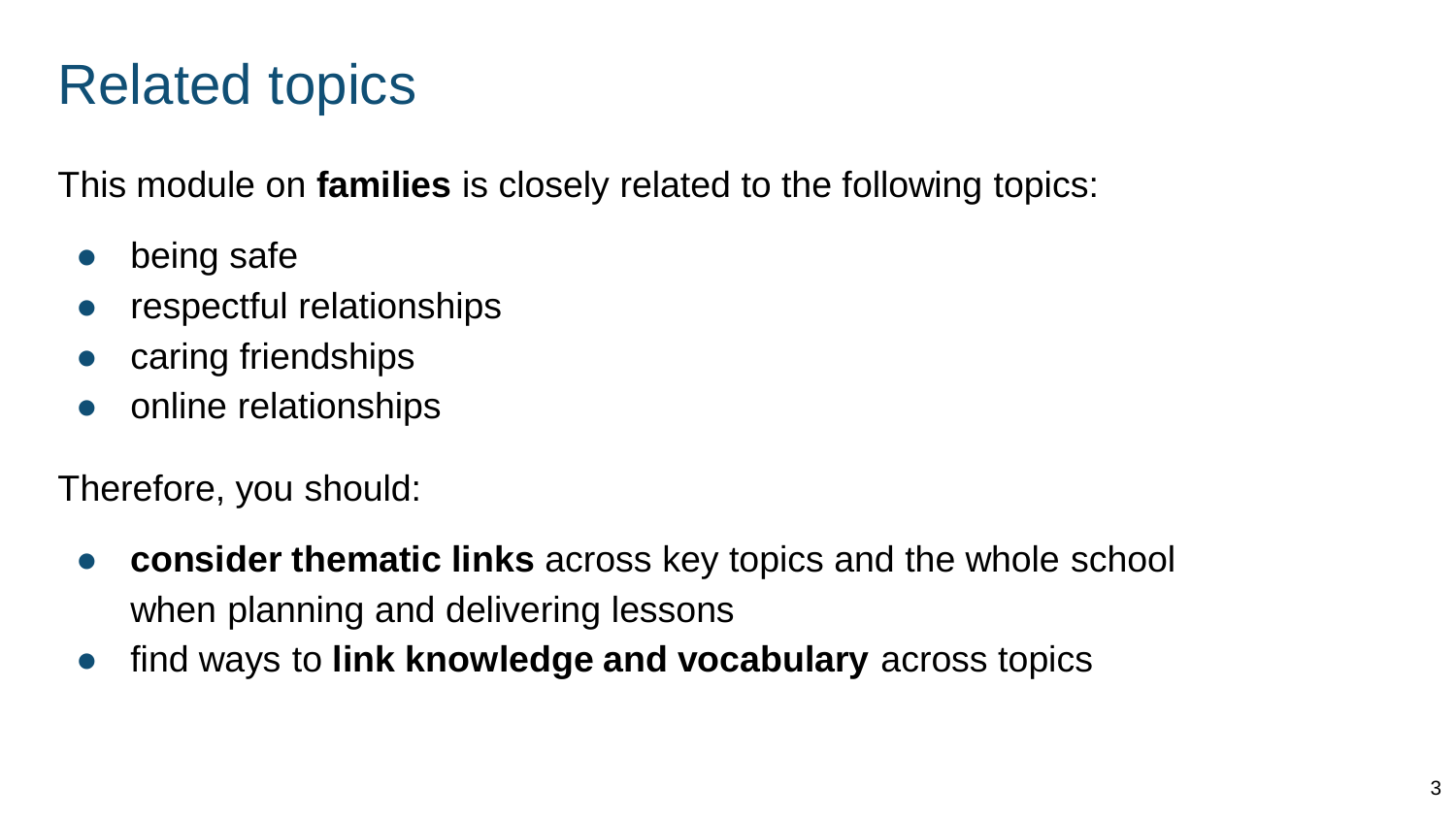### Related guidance

Schools may also want to refer to the following related guidance when planning to teach this subject:

- guidance for schools on preventing and responding to bullying (including cyberbullying)
- [keeping children safe in education](https://www.gov.uk/government/publications/keeping-children-safe-in-education--2)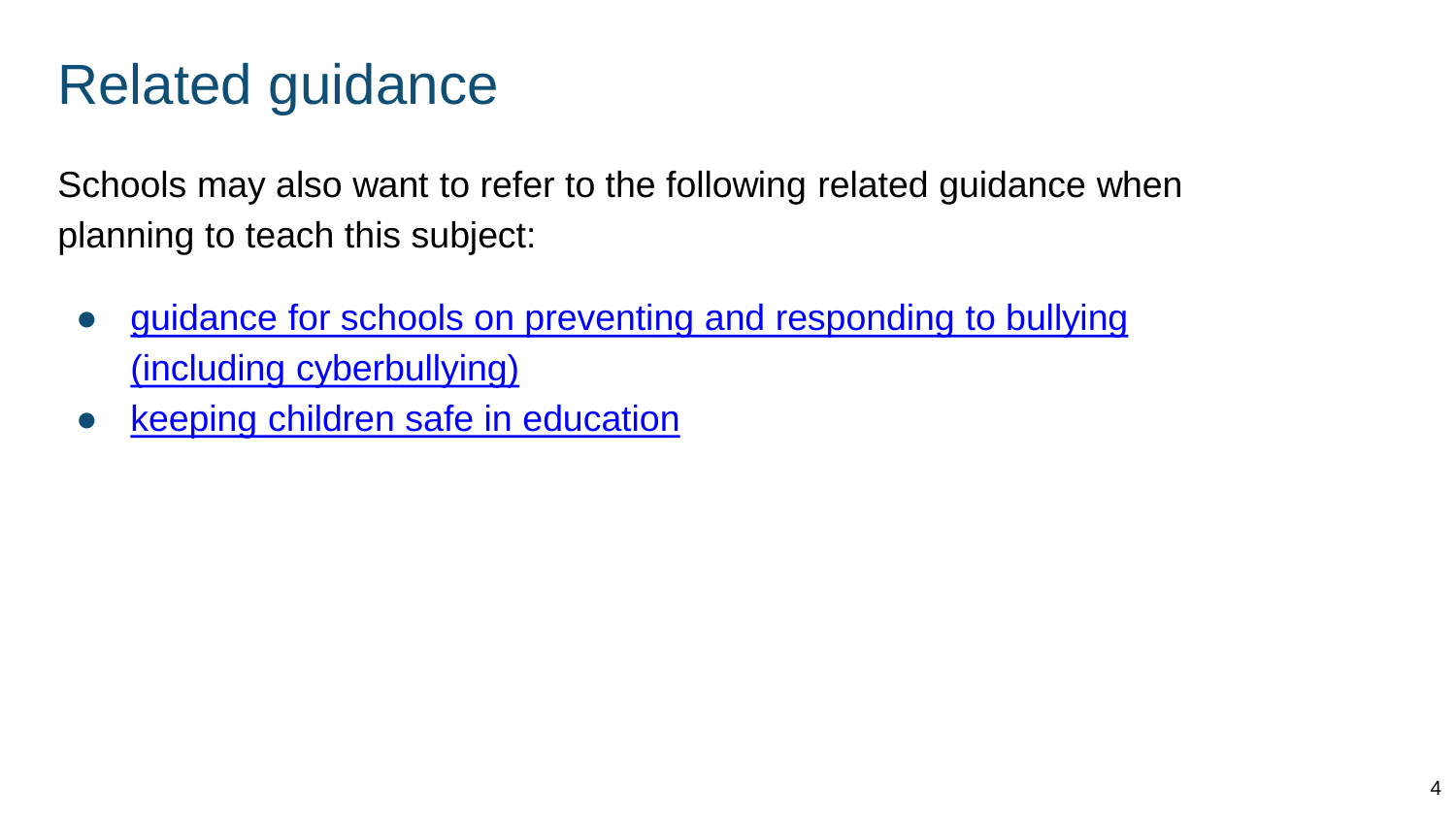# Primary curriculum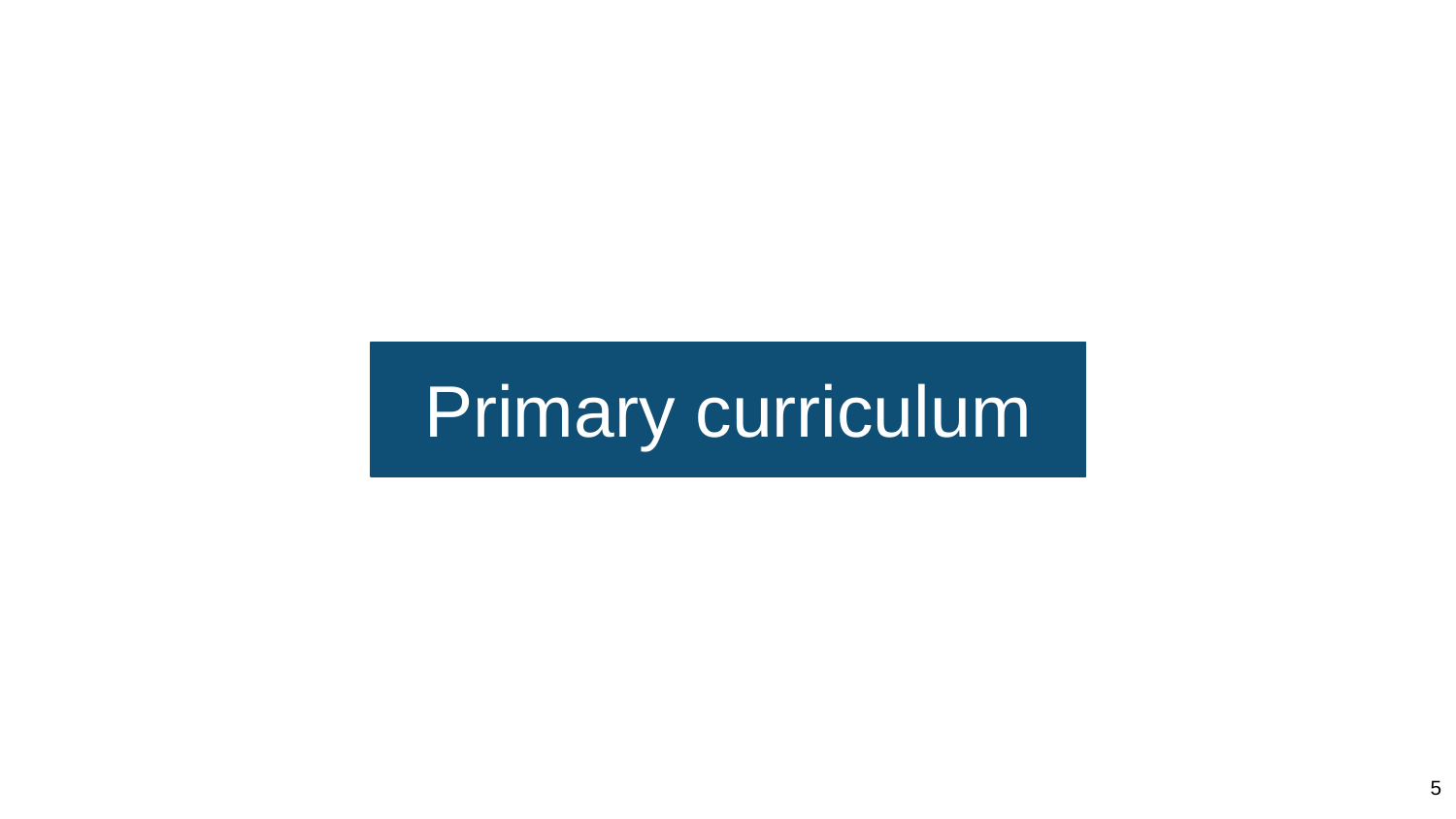# Introducing the family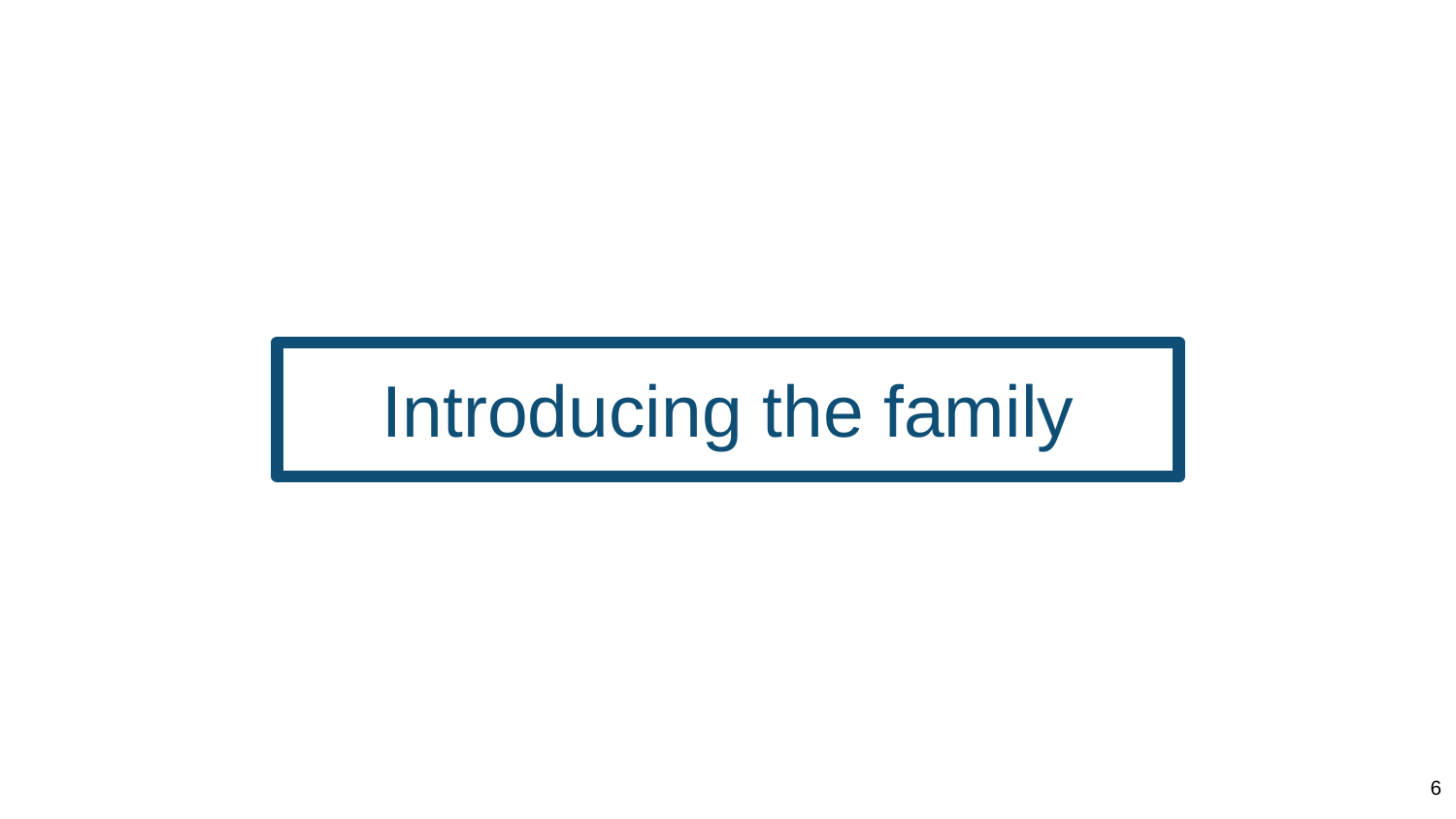### Introducing the family

Schools will need to be sensitive to pupils' individual circumstances when planning lessons and teaching about the different ways in which families are important to children as they grow up.

Teachers should ensure:

- **descriptions of families are inclusive** of pupils' own experiences
- where needed, **individual pupils are supported** to identify their significant family members and wider support network (this may happen outside the classroom)

#### **STATUTORY GUIDANCE**

Know that families are important for children growing up because they can give love, security and stability.

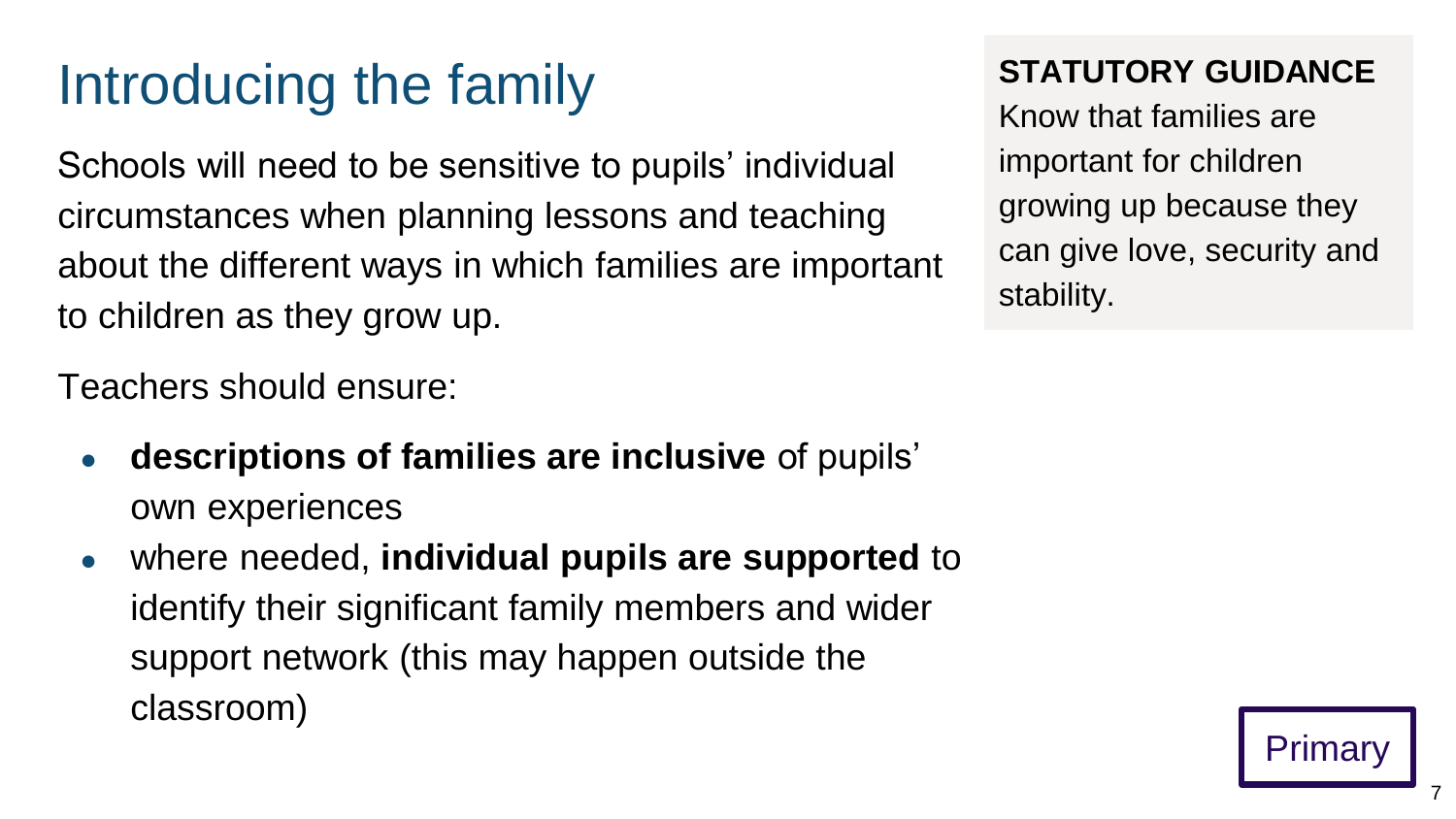### Security, love and guidance

Explain that human beings have a family to:

- meet our basic **needs** (e.g. food, clothing, shelter)
- keep us **safe** (e.g. healthcare, teaching road safety)
- provide security and **stability**, including during times of change (e.g. starting a new school)

Families also provide love and guidance. They:

- give us a sense of **belonging and self-esteem** (e.g. spending time together, celebrating achievements)
- give us love and **emotional support** (e.g. when we are unhappy or worried about things)
- help us **learn new things** (e.g. discover our talents or show us how to behave in different situations)

#### **STATUTORY GUIDANCE**

Know that families are important for children growing up because they can give love, security and stability.

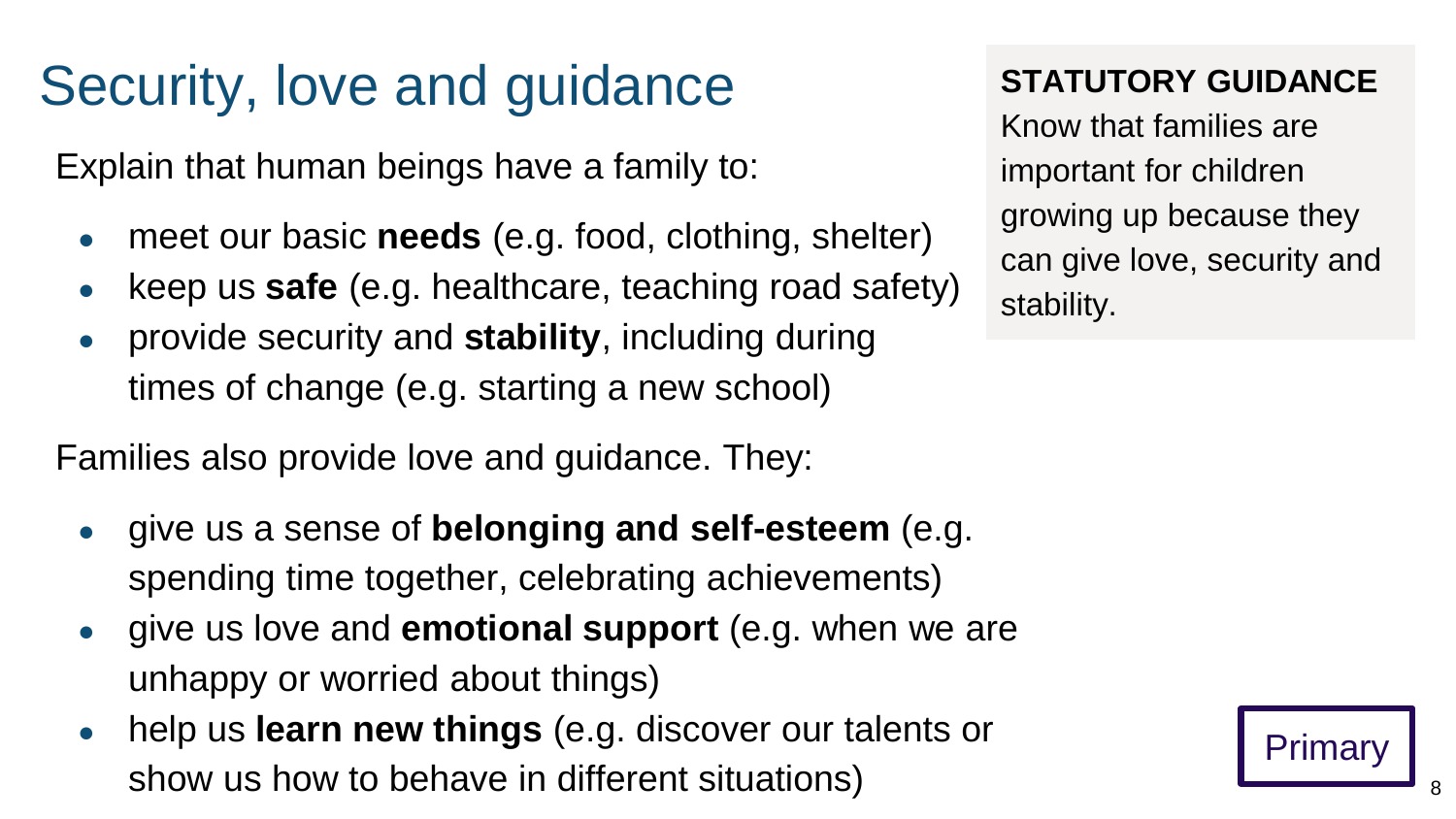### Support when we need it most

Teach that the **love and security** families provide can be particularly important when:

- things **change** in our lives (e.g. new siblings, loss of a family member, moving home)
- we have **problems or worries** (e.g. we are in trouble for something or someone has upset us)

Explain that children can themselves provide important love and support for other family members too, e.g. being patient and caring towards their parents or siblings.

#### **STATUTORY GUIDANCE**

Know that families are important for children growing up because they can give love, security and stability.

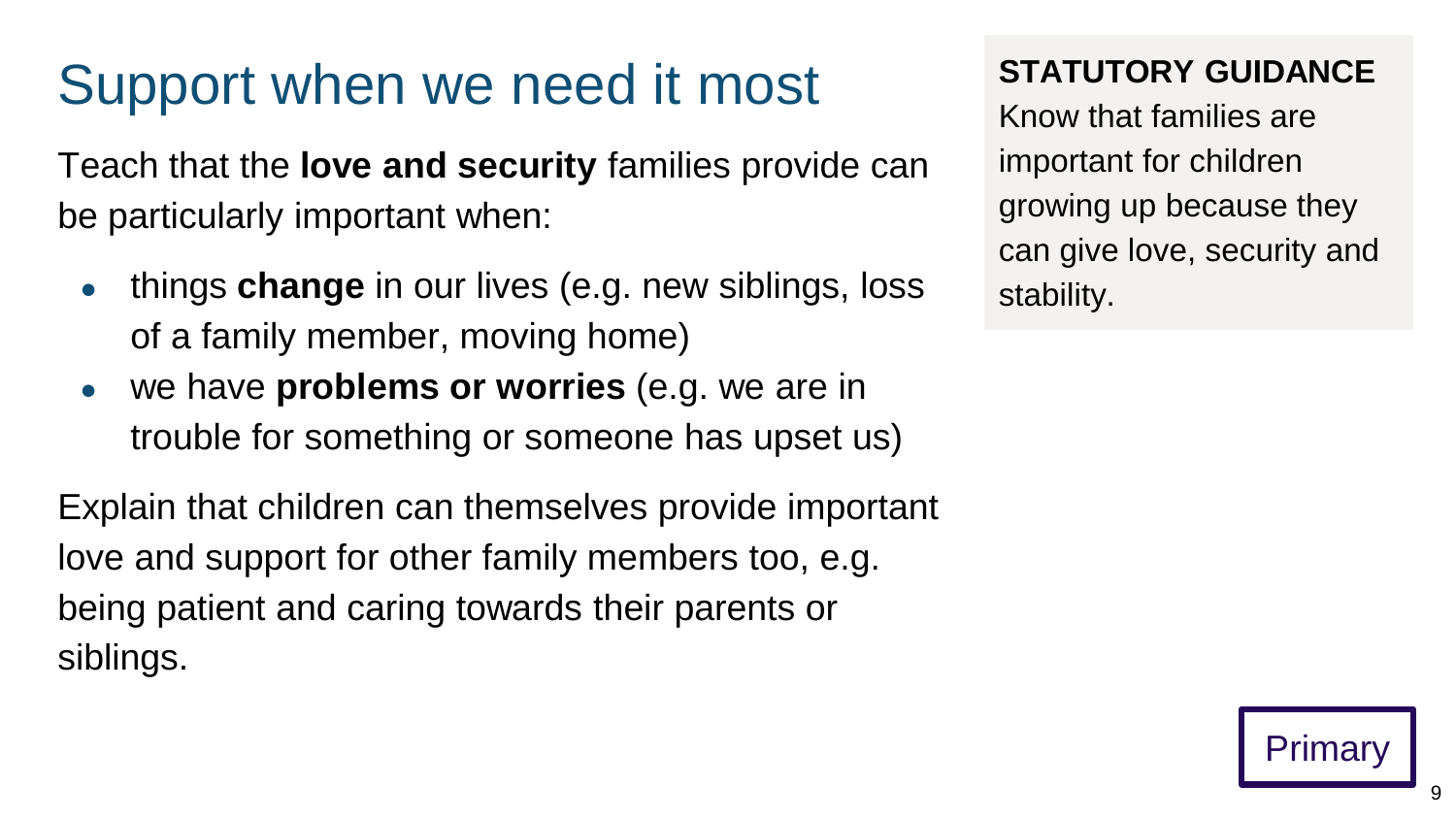### Different types of family

Teach pupils that there are many types and sizes of families. For example:

- some children live with a parent or parents
- some children live with other family members such as grandparents or older siblings
- some children live with a foster family or in another type of home

Some people are the only child in their family while others have siblings.

Explain that **all types of families can provide the love and care** that children need.

#### **STATUTORY GUIDANCE**

Know that others' families sometimes look different from their family, but that they should respect those differences and know that other children's families are also characterised by love and care.

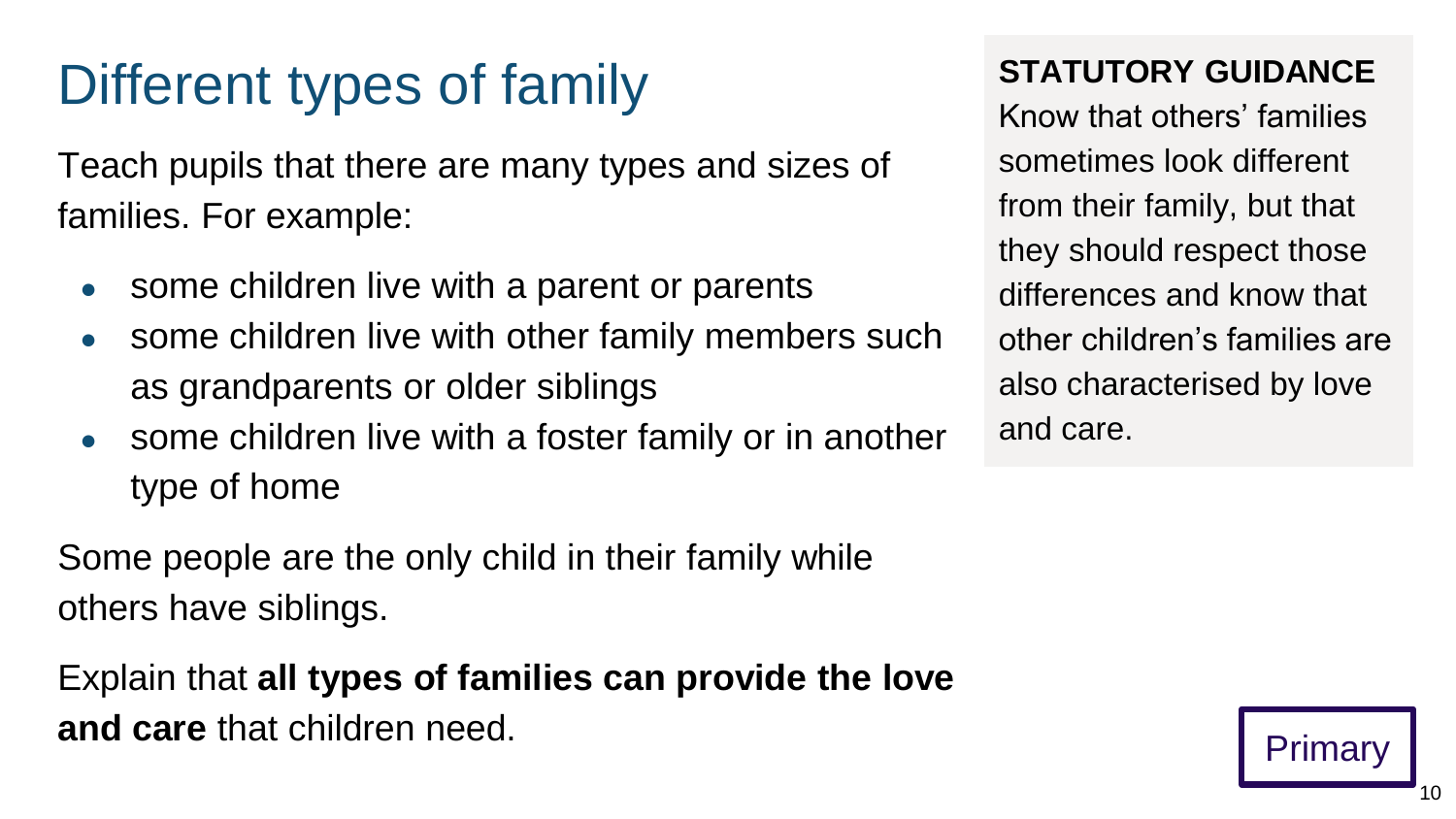### Respecting difference

Teach that every family is different.

It is important to **respect different kinds of families** and not expect other people's families to be the same as our own. For example, someone's family member might look, sound or behave differently from ours, or do a different job.

Explain that pupils have a right to expect people to treat their family with respect. If someone says something about our family that is hurtful or confusing we can speak to a teacher or parent/carer.

**Related module:** respectful relationships

#### **STATUTORY GUIDANCE**

Know that others' families sometimes look different from their family, but that they should respect those differences and know that other children's families are also characterised by love and care.



11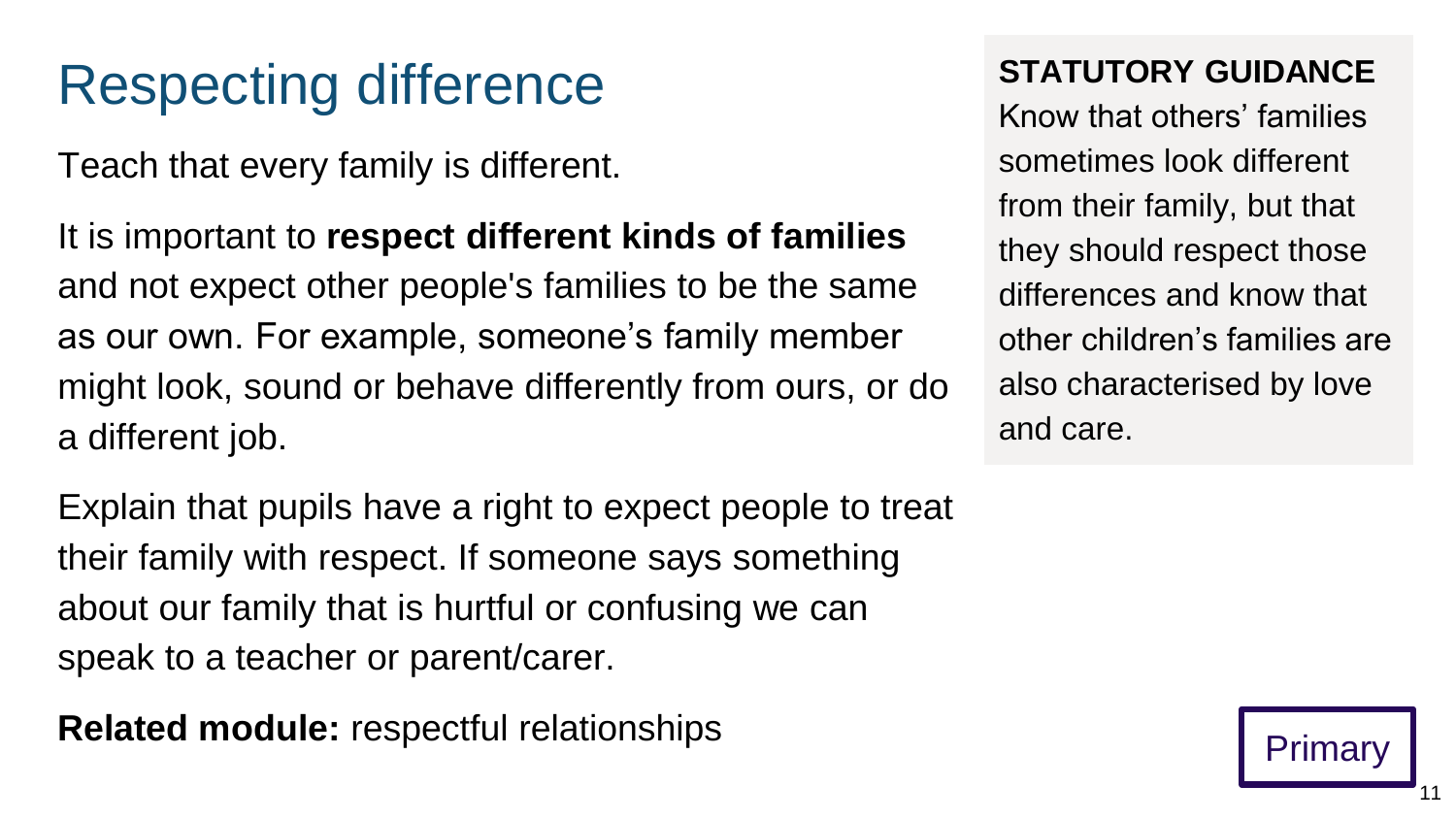### Appreciating diversity

Teaching about families can provide an opportunity for pupils to **appreciate diversity** within their school and wider community.

For example, schools may want to build pupils' **awareness and understanding of disability** by selecting resources that feature children and other family members with a range of visible and invisible disabilities.

#### **STATUTORY GUIDANCE**

Know that others' families sometimes look different from their family, but that they should respect those differences and know that other children's families are also characterised by love and care.

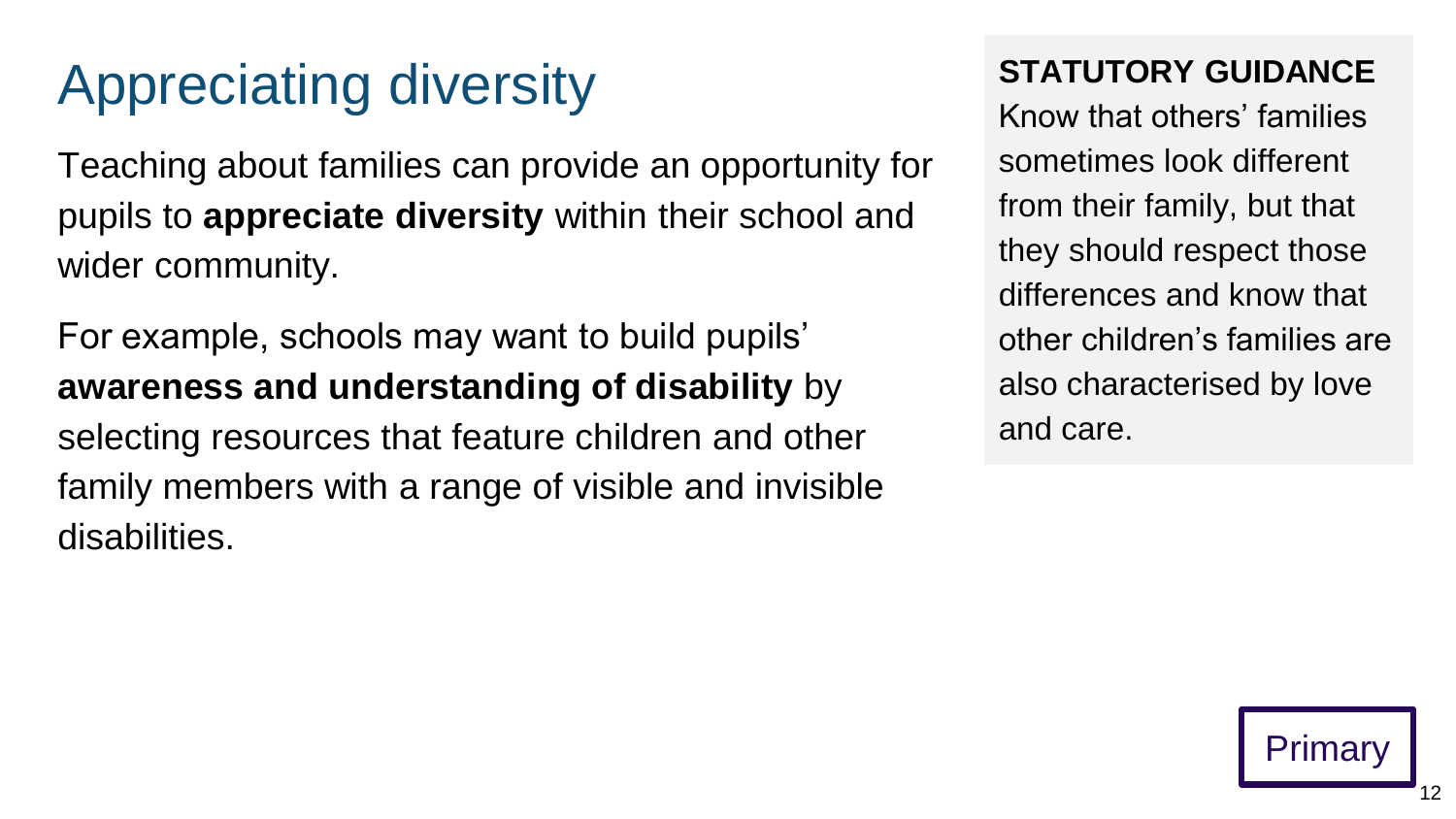# Healthy family life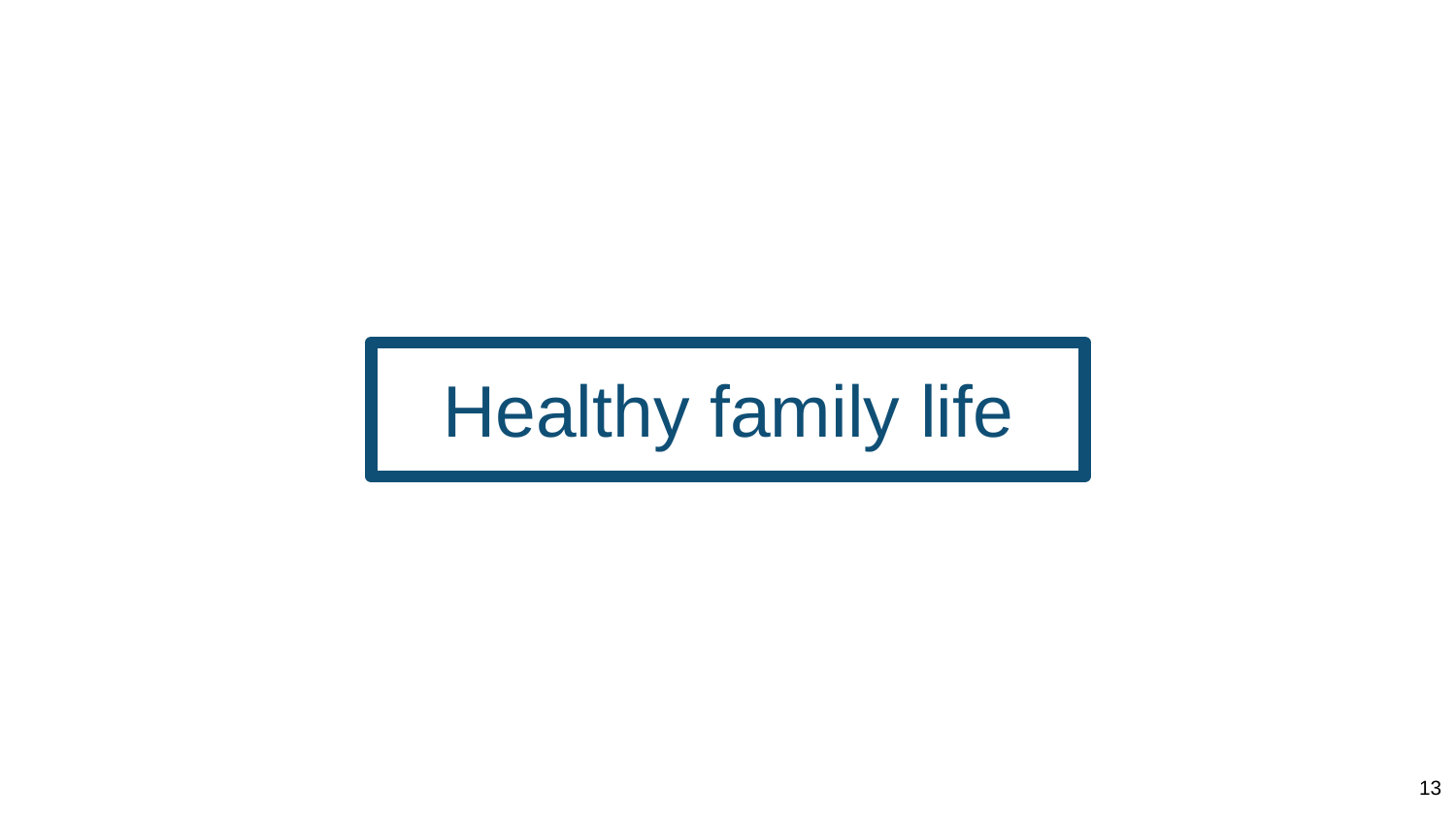### Healthy family life

Explain that healthy and caring family life includes:

- a **safe and encouraging** environment for children
- time spent together
- **respect and support** for each other, including in difficult times
- **dealing with problems** in a caring and supportive way

Explain that these things make a family feel safe and can help to shape how we relate to other people.

#### **STATUTORY GUIDANCE**

Know the characteristics of healthy family life. Know that stable, caring relationships, which may be of different types, are at the heart of happy families, and are important for children's security as they grow up.

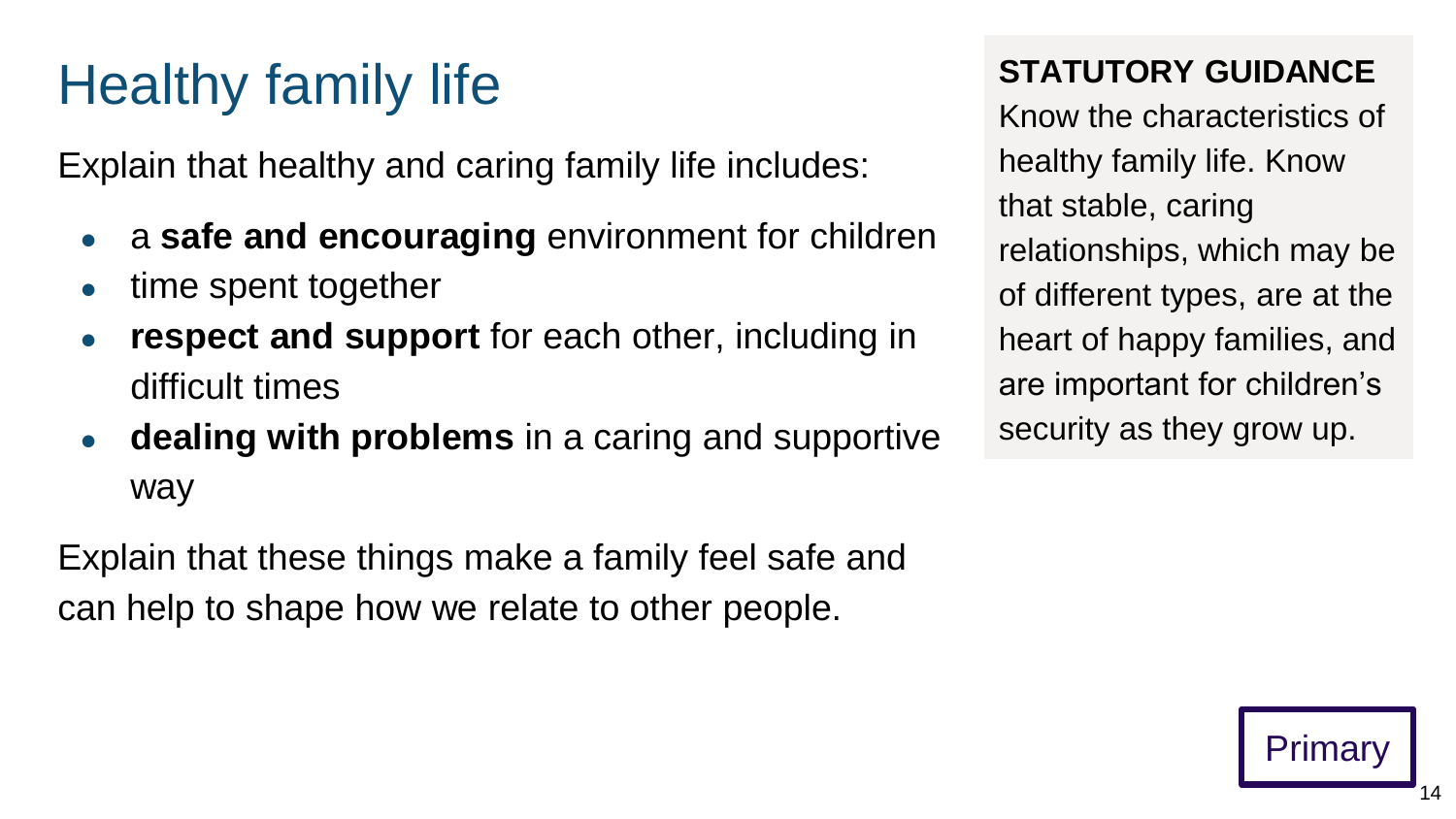### Difficult times in families

Teach that many healthy families experience problems and disagreements. Explain that it is normal to be upset with family members occasionally.

Sometimes problems make people feel emotions such as unhappiness or anger, and it can help to:

- **communicate** how we feel
- **listen** to each other

Explain that if a child is worried about their emotions or mental wellbeing they can ask for help from a family member or another trusted adult.

#### **STATUTORY GUIDANCE**

Know the characteristics of healthy family life. Know that stable, caring relationships, which may be of different types, are at the heart of happy families, and are important for children's security as they grow up.

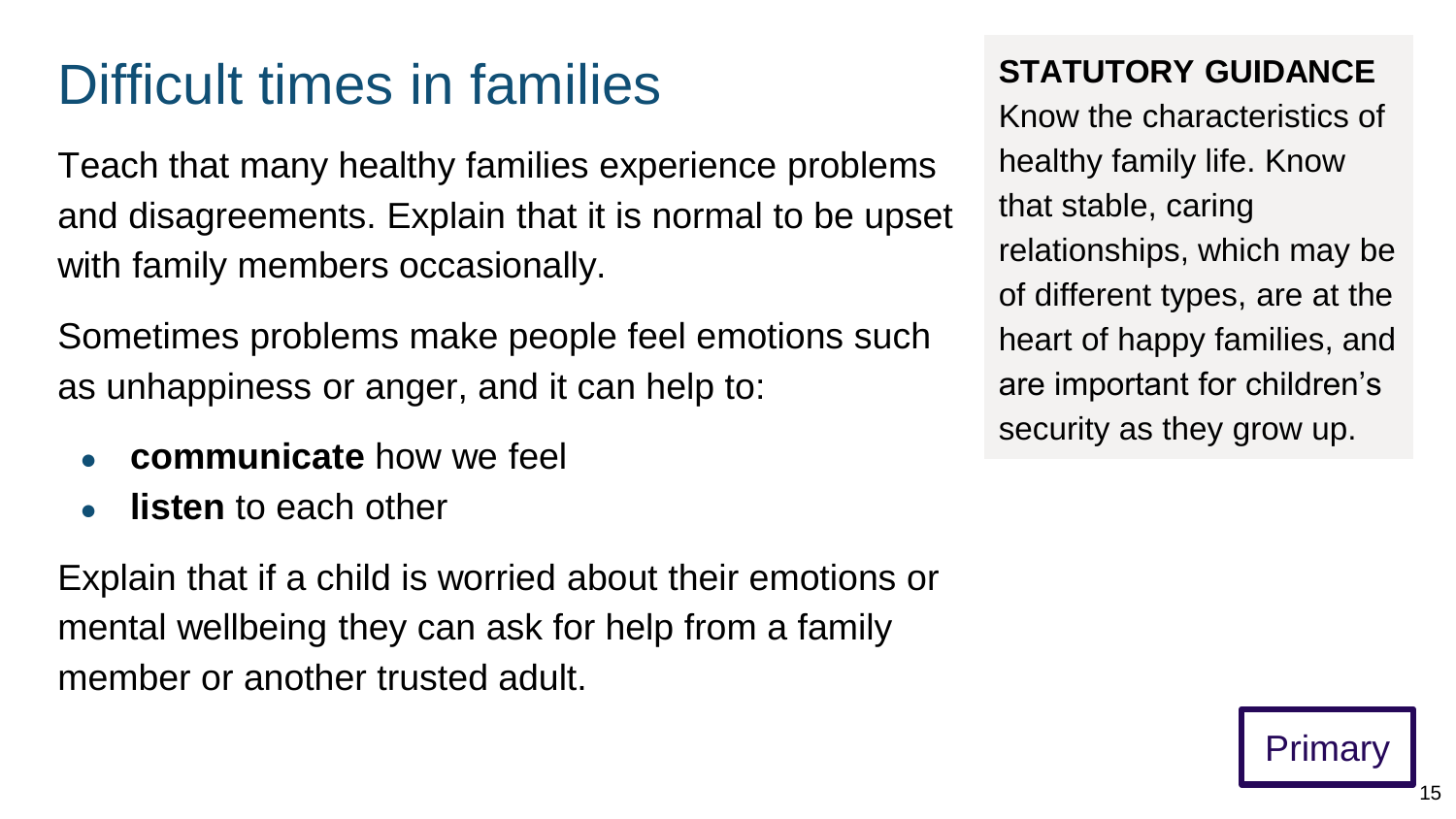# Feeling unhappy or unsafe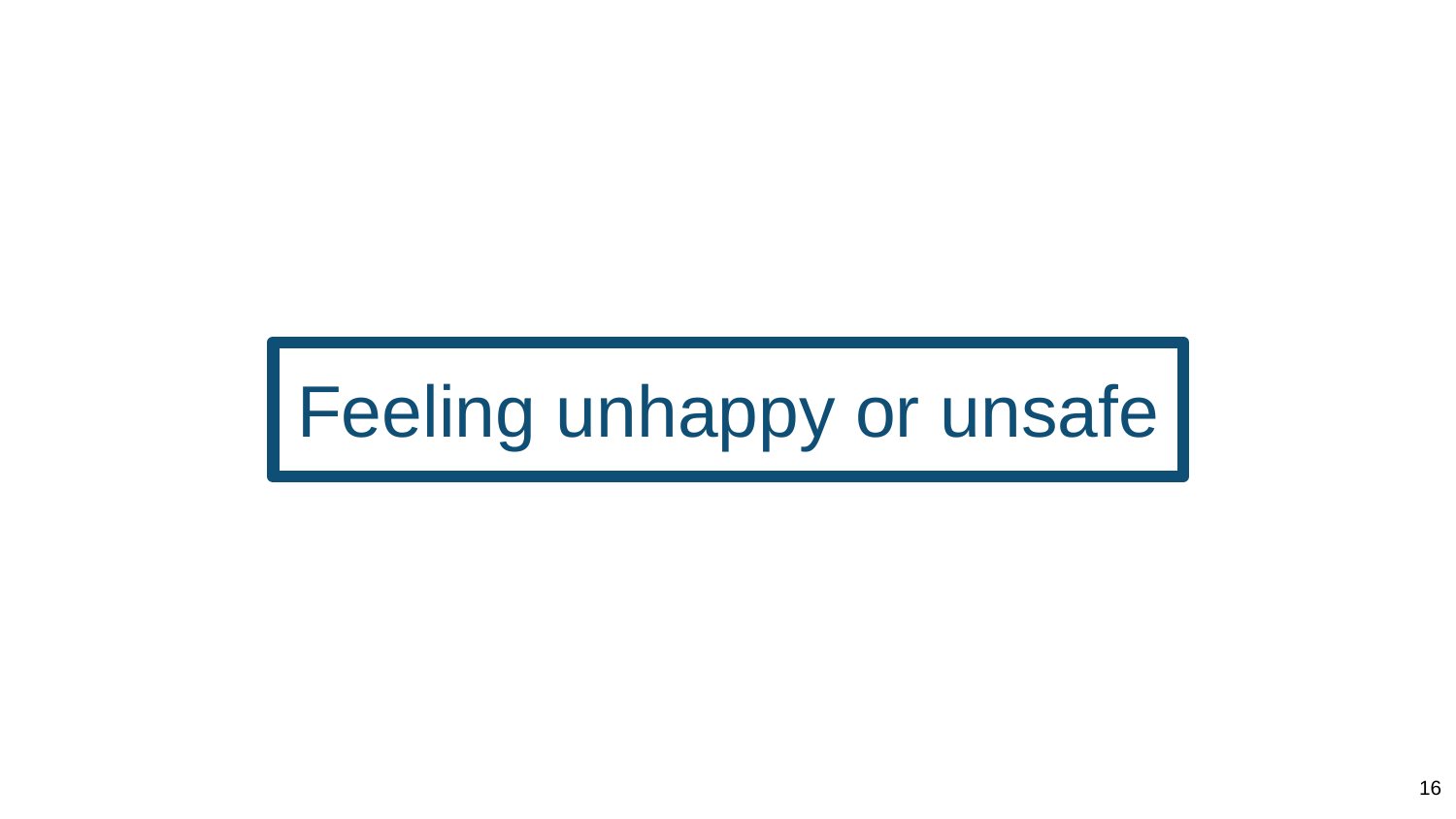### Unhappy or unsafe relationships

While most children will experience a happy and safe family life, schools should teach pupils to **recognise feelings of being unsafe** with or bad about another person, including a family member.

Explore with sensitivity, experiences that can make us feel unsafe, such as being:

- bullied or shouted at a lot with hurtful words
- physically attacked
- $\bullet$  touched in a way that makes them uncomfortable
- asked to keep secrets that make them feel bad
- $\bullet$  witness to harmful behaviour (e.g. alcoholism)

#### **STATUTORY GUIDANCE**

Know how to recognise if family relationships are making them feel unhappy or unsafe, and how to seek help or advice from others if needed.

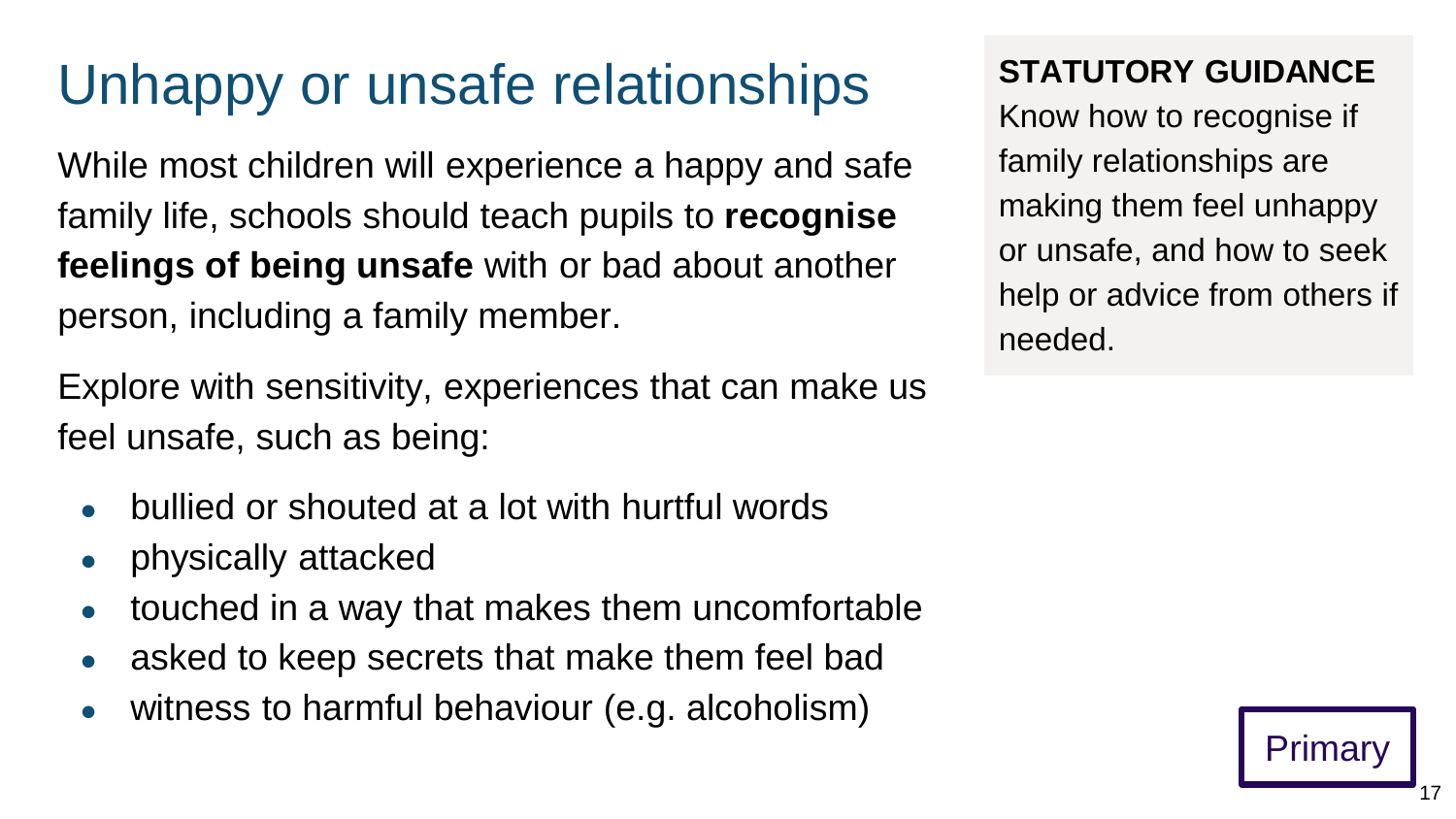### How to ask for help or advice

Teach that pupils can **ask a trusted adult** (e.g. a teacher or family member) if anyone, including someone in their family, makes them feel unsafe.

Teach that adults should listen to and take children's feelings and experiences seriously.

If a pupil feels they are not being heard, or they want to speak anonymously about anything they can call [Childline](https://www.childline.org.uk/) on 0800 1111.

Remind pupils of the people within the school that they can speak to if they need support.

**Related module:** being safe

#### **STATUTORY GUIDANCE**

Know how to recognise if family relationships are making them feel unhappy or unsafe, and how to seek help or advice from others if needed.



18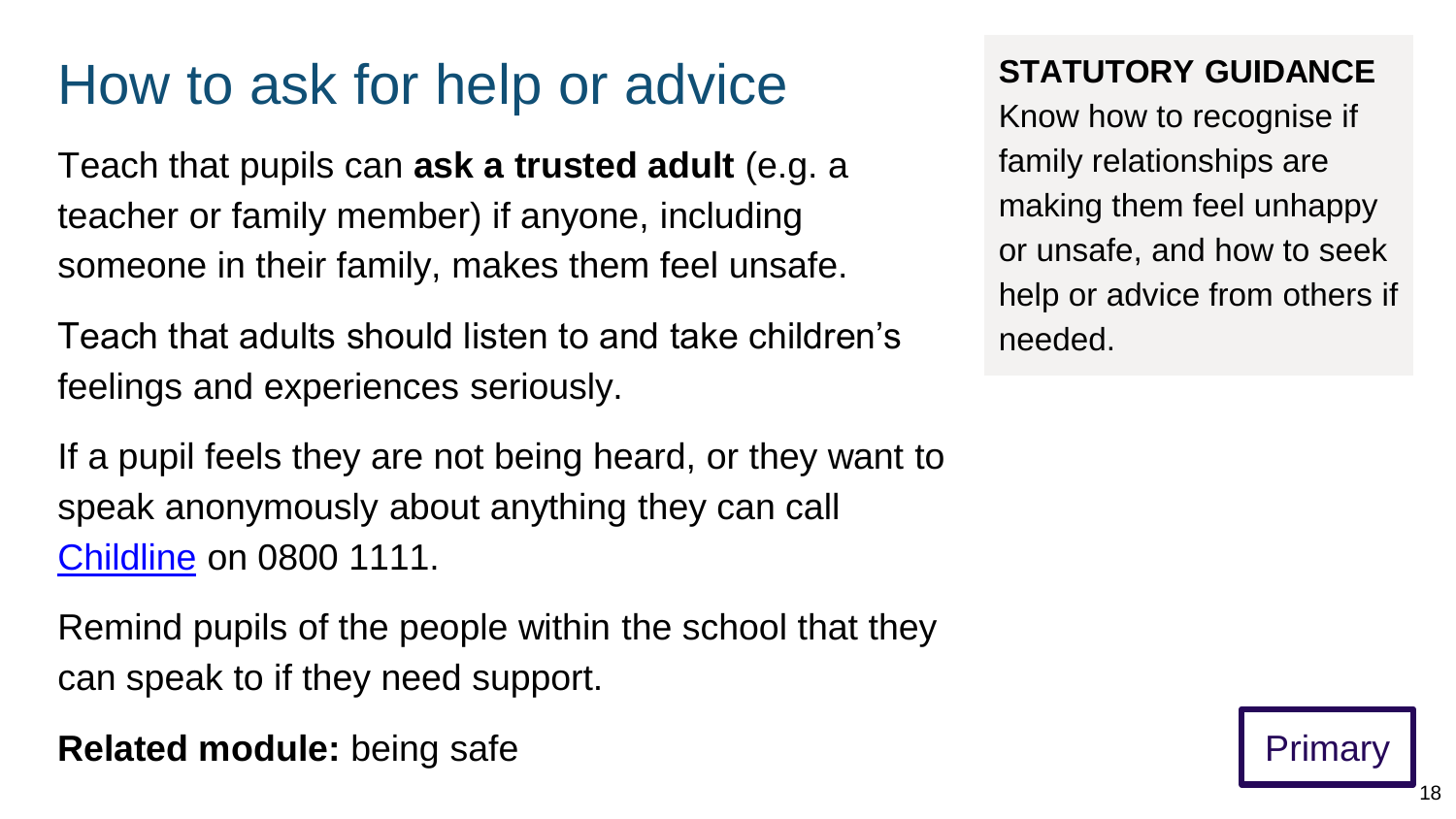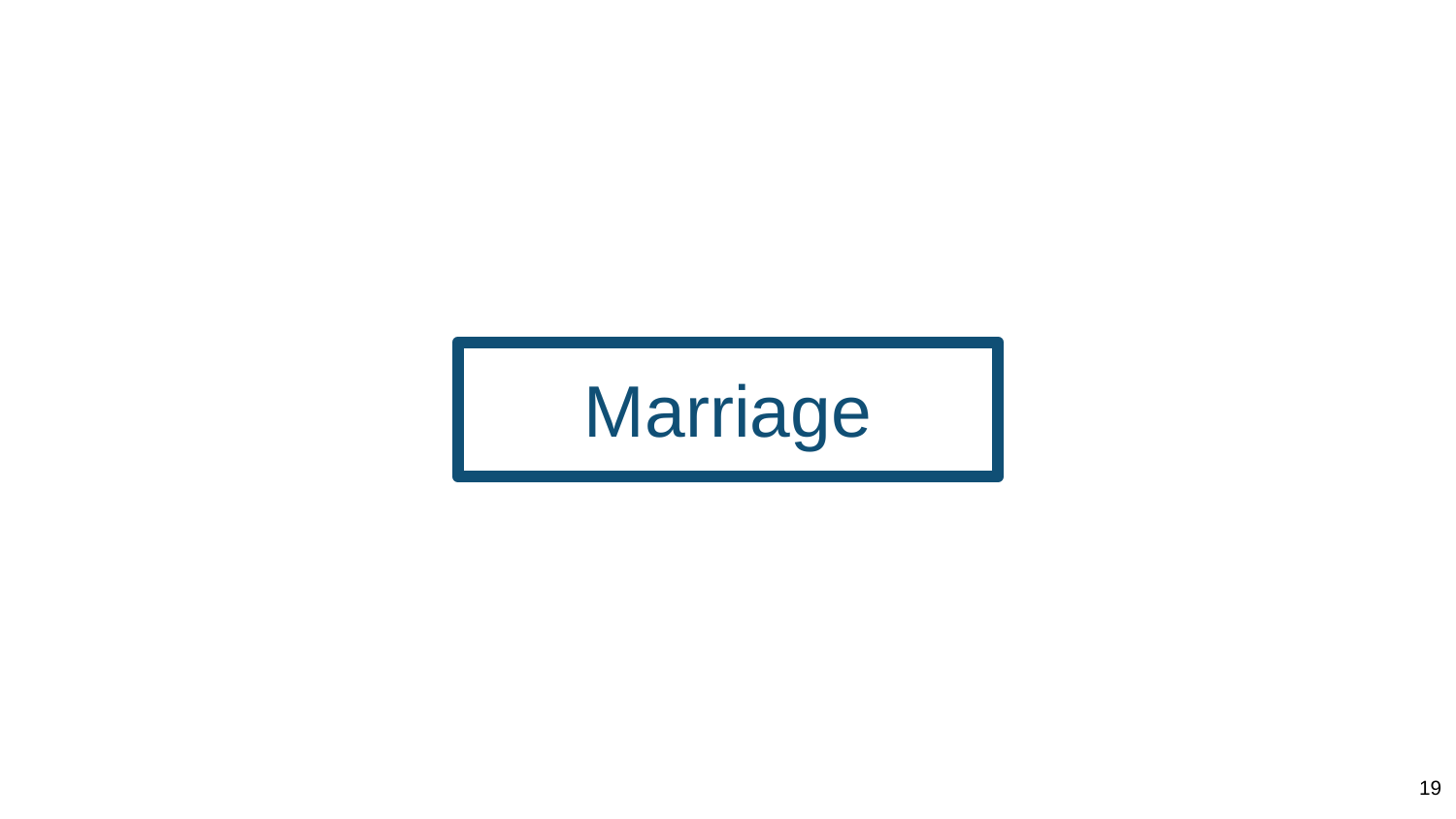### **Marriage**

Teach that in England marriage is when 2 people make a legal commitment to be partners for life.

People choose to make this commitment for different reasons:

- for a sense of security, or wish to permanently join their life and build a family with a particular person
- to make a religious commitment as well as a legal one

With sensitivity to pupils' own experiences, explain that while marriage is intended to be lifelong, sometimes marriages end.

#### **STATUTORY GUIDANCE**

Know that marriage represents a formal and legally recognised commitment of 2 people to each other which is intended to be lifelong.

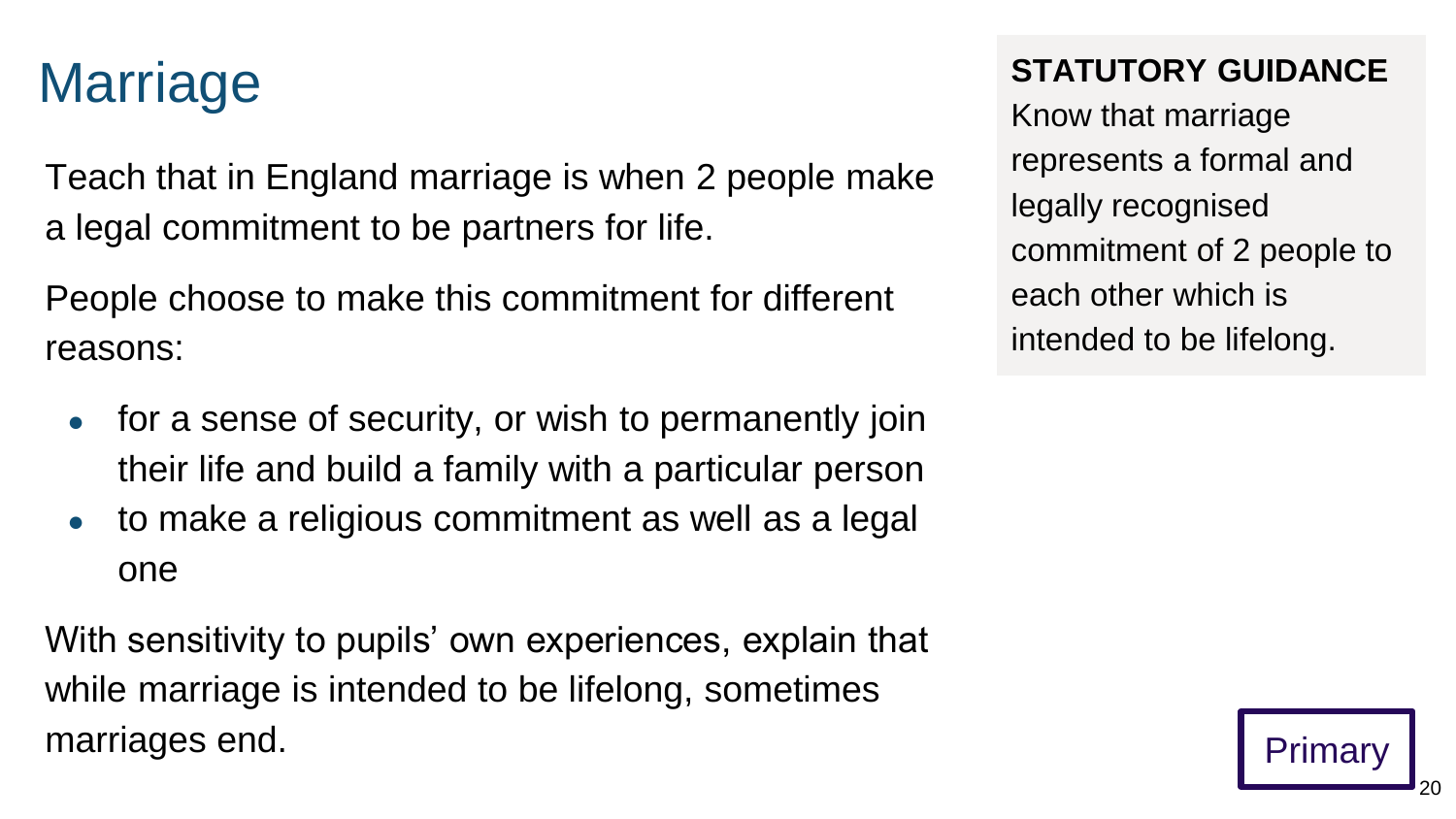### Good practice approaches (1)

**Ensure information is taught at the right time** so that pupils are not lacking the knowledge to make informed decisions in relationships with family members and other people outside of their family.

**Embed the school's own policies on equality and behaviour,** ensuring pupils and parents or carers are aware of the rules and consequences.

**Teach pupils about the diversity of families, e.g. single parents, step-families and care scenarios.** By the end of secondary school pupils should also have been taught LGBT content. This should be integrated into the teaching programme as relevant.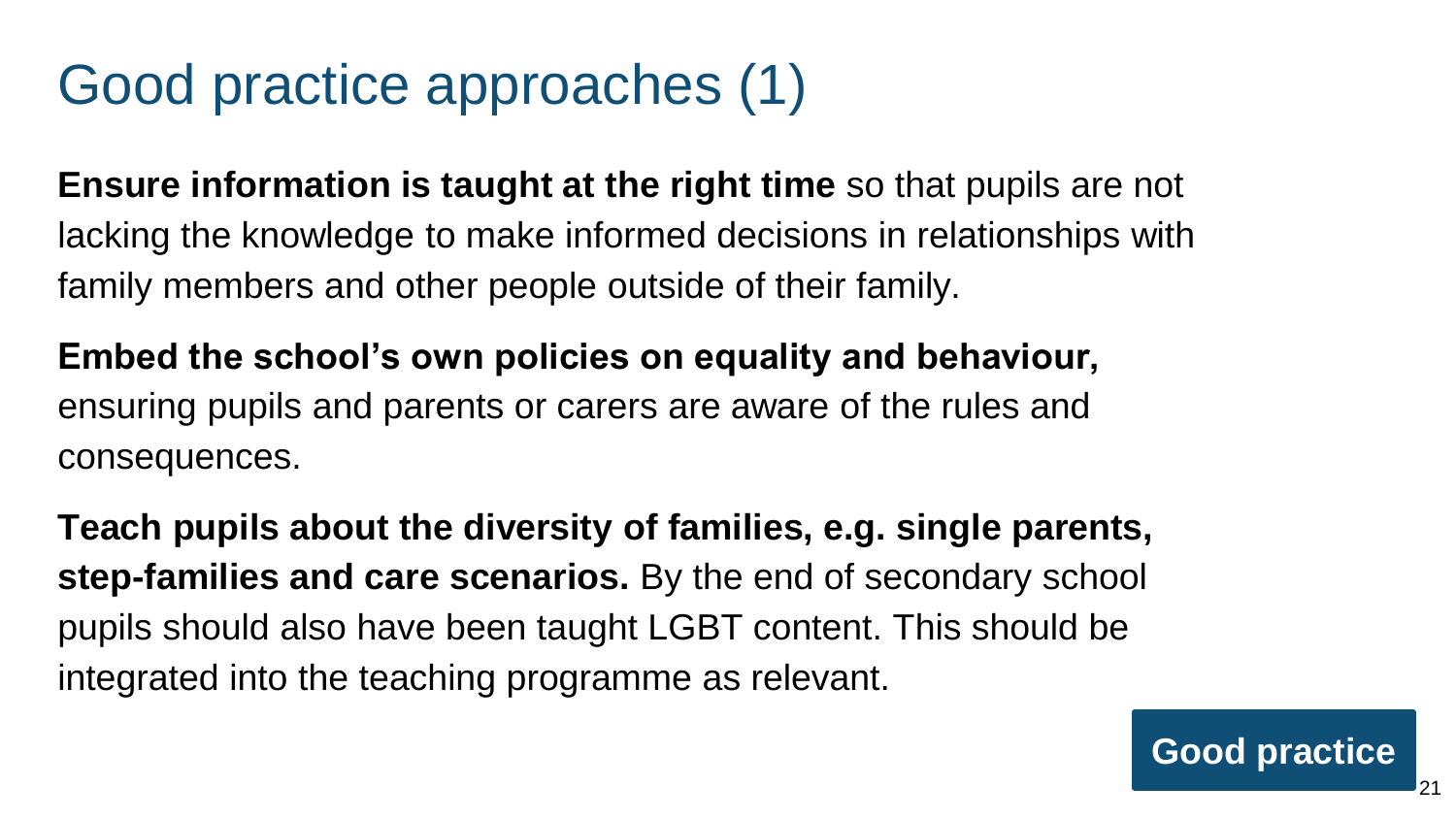### Good practice approaches (2)

**Respond positively to children's descriptions of who is in their family**. For example, some children may think of their pets or close friends of their parents or carers as being part of their family.

**When teaching about the diversity of families, reflect that not all children will be biologically related to their family**. Some may be adopted, in foster care, or in a children's home. Also consider that some families use surrogacy or IVF to have a child.

**Consider the notion of kinship when talking about families**. To some children, the concept of the extended family will be very important, and there will be opportunities to discuss people beyond parents or carers who have committed to providing a nurturing environment for children.<br>
Good practice